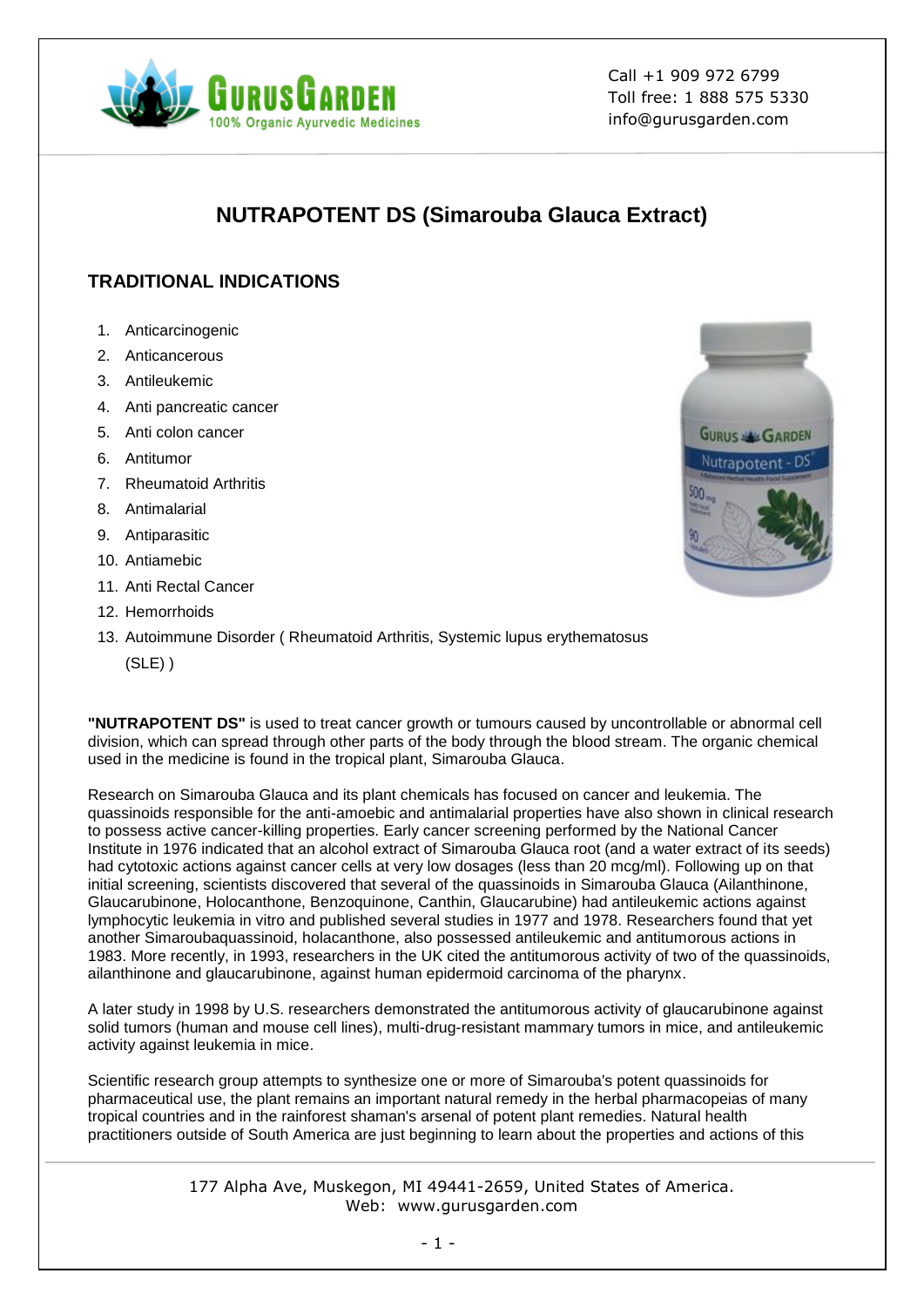

Call +1 909 972 6799 Toll free: 1 888 575 5330 info@gurusgarden.com

important rainforest medicinal plant and how to use it in their own natural health practices.

**Properties/Actions:** Amebicide, Analgesic, Anthelmintic, Antibacterial, Antimicrobial, Antileukemic, Antimalarial, Cytotoxic, Emmenagogueue, Febrifuge, Stomachic, Sudorific, Tonic, Vermifuge

**Phytochemicals:** 15-hydroxyailanthone, 15-o-beta-d-glucopyranosylglaucarubol, 15-o-beta-dglucopyranosylglaucarubolone, Arachidic-acid, Delta-13(18)-glaucarubin, Glaucarubin, Glaucarubinone, Glaucarubolone, Linoleic-acid, Linolenic-acid, Oleic-acid, Palmitic-acid, Palmitoleic-acid, Stearic-acid

**DISCLAIMER** - The information presented is solely for general information. This is not professional medical advice. Please consult a physician or a qualified health professional before using using any suggestions here and is not a substitute for a Doctor's advice. This article is not written by a medical professional. Such herbal remedies can be harmful if taken in wrong amounts, in combination with other drugs & chemicals and conditions.

#### **DOSAGE and DIRECTIONS**



As per the direction of doctor.

**Please read Healing Crisis for more information**.

#### **INGREDIENTS**

| <b>Supplement Facts</b><br>Serving Size: As per the direction of doctor                                                                                           |         |        |
|-------------------------------------------------------------------------------------------------------------------------------------------------------------------|---------|--------|
| Each Serving contains                                                                                                                                             |         | %DV    |
| Simarouba Glauca Extract<br>Quassinoids in Simarouba Glauca Includes<br>Ailanthinone, Glaucarubinone,<br>Holocanthone,<br>Benzoguinone, Canthin and Glaucarubine. | 480 mg. | $\ast$ |
| <b>Emblica Officinalis</b>                                                                                                                                        | 10 mg.  | $\ast$ |

177 Alpha Ave, Muskegon, MI 49441-2659, United States of America. Web: www.gurusgarden.com